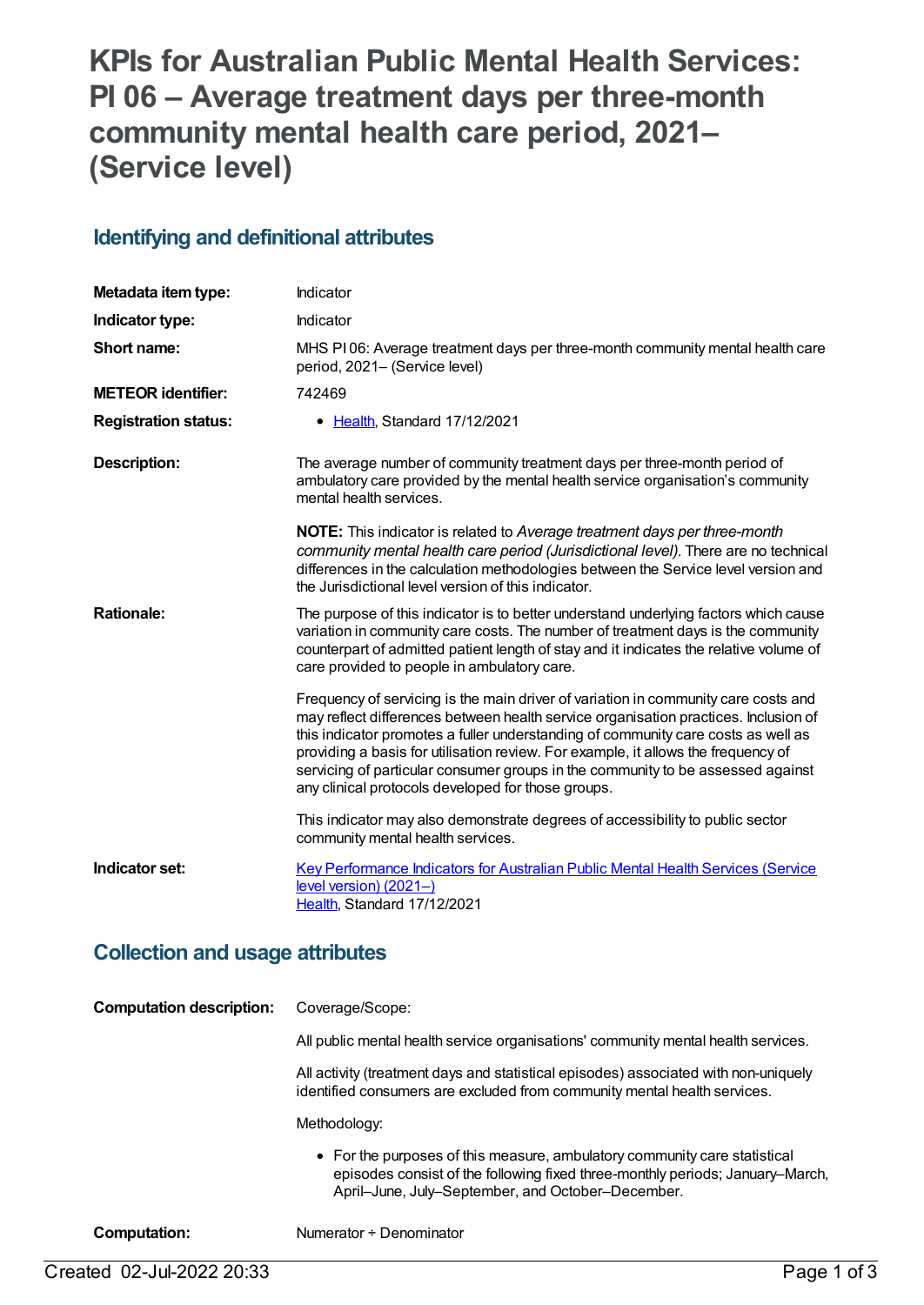| Numerator:                    | Number of community mental health care treatment days provided by the mental<br>health service organisation's ambulatory services within the reference period.                                                                                                                                                                                                                                                                                                                                        |
|-------------------------------|-------------------------------------------------------------------------------------------------------------------------------------------------------------------------------------------------------------------------------------------------------------------------------------------------------------------------------------------------------------------------------------------------------------------------------------------------------------------------------------------------------|
| Denominator:                  | Number of mental health ambulatory care statistical episodes (three-month<br>periods) treated by the mental health service organisation's ambulatory services<br>within the reference period.                                                                                                                                                                                                                                                                                                         |
| Denominator data<br>elements: | Data Element / Data Set-<br>Guide for use                                                                                                                                                                                                                                                                                                                                                                                                                                                             |
|                               | An ambulatory care statistical episode is a statistically derived community<br>episode defined as each three month period of ambulatory care of an<br>individual registered consumer where the consumer was under 'active care',<br>defined as one or more treatment days in the period. A registered consumer is<br>a uniquely identifiable consumer at the mental health service organisation<br>level, regardless of the number of teams or community programs involved in<br>the consumer's care. |
| Disaggregation:               | Service variables: target population.                                                                                                                                                                                                                                                                                                                                                                                                                                                                 |
|                               | Consumer attributes: age, Socio-Economic Indexes for Areas (SEIFA),<br>remoteness, Indigenous status, involuntary status.                                                                                                                                                                                                                                                                                                                                                                             |

## **Representational attributes**

| Mean (average)          |
|-------------------------|
| Real                    |
| Time (e.g. days, hours) |
| N[NN].N                 |
|                         |

## **Indicator conceptual framework**

| <b>Framework and</b>                 | <b>Efficiency and sustainability</b> |
|--------------------------------------|--------------------------------------|
| dimensions:                          |                                      |
| لممة يتماشقون واثالثما والمتستمم وال |                                      |

#### **Accountability attributes**

| <b>Benchmark:</b>                                  | Levels at which this indicator can be useful for benchmarking:                                                                                                                                                                     |
|----------------------------------------------------|------------------------------------------------------------------------------------------------------------------------------------------------------------------------------------------------------------------------------------|
|                                                    | $\bullet$ service unit<br>• mental health service organisation<br>• regional group services<br>• state/territory.                                                                                                                  |
| Further data development /<br>collection required: | Methodology to collect multifaceted levels of service usage, such as intensity and<br>complexity issues and the impact on contact duration, is needed in order to<br>improve cost modelling and efficiency measurement in general. |
|                                                    | Accurate reporting at levels above that of mental health service organisation<br>requires unique state-wide patient identifiers that are not currently available in all<br>jurisdictions.                                          |
|                                                    | The indicator can be accurately constructed using the Community mental health<br>care NMDS.                                                                                                                                        |
| Other issues caveats:                              | Casemix adjustment is needed to interpret variation between organisations to<br>distinguish consumer and provider factors. Longer term a methodology for casemix<br>adjustment is required.                                        |
|                                                    | Further development of national funding models, including episode-based or<br>casemix models, will enable more meaningful measurement than the arbitrary<br>three-month period used in this indicator.                             |